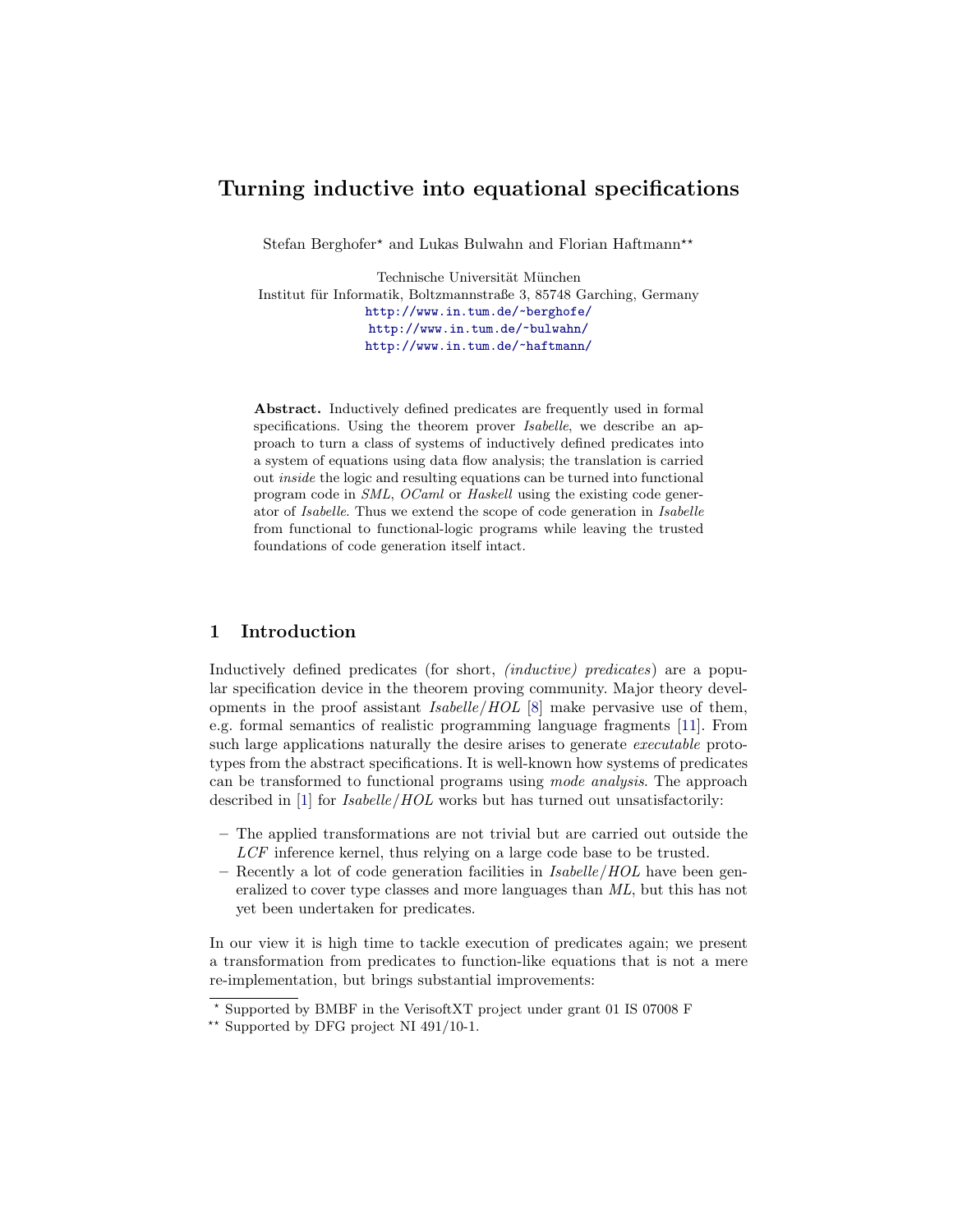- $-$  The transformation is carried out *inside* the logic; thus the transformation is guarded by LCF inferences and does not increase the trusted code base.
- The code generator itself can be fed with the function-like equations and does not need to be extended; also other tools involving equational reasoning could benefit from the transformation.
- Proposed extensions can also work inside the logic and do not endanger trustability.

The role of our transformation in this scenario is shown in the following picture:



The remainder of this paper is structured as follows: we briefly review existing work in §[2](#page-1-0) and explain the preliminaries in §[3.](#page-1-1) The main section (§[4\)](#page-3-0) explains how the translation works, followed by a discussion of further extensions (§[5\)](#page-12-0). Our conclusion (§[6\)](#page-14-0) will deal with future work.

In our presentation we use fairly standard notation, plus little Isabelle/HOLspecific concrete syntax.

# <span id="page-1-0"></span>2 Related work

From the technical point of view, the execution of predicates has been extensively studied in the context of the programming languages  $Curry$  [\[4\]](#page-15-3) and Mercury [\[10\]](#page-15-4). The central concept for executing predicates are modes, which describe dataflow by partitioning arguments into input and output.

We already mentioned the state-of-the-art implementation of code generation for predicates in Isabelle/HOL [\[1\]](#page-15-2) which turns inductive predicates into ML programs extralogically using mode analysis.

Delahaye et al. provide a similar direct extraction for the Coq proof assistant [\[2\]](#page-15-5); however at most one solution is computed, multiple solutions are not enumerated.

For each of these approaches, correctness is ensured by pen-and-paper proofs. Our approach instead animates the correctness proof by applying it to each single predicate using the proof assistant itself; thus correctness is guaranteed by construction.

# <span id="page-1-1"></span>3 Preliminaries

### 3.1 Inductive predicates

An inductive predicate is characterized by a collection of introduction rules (or clauses), each of which has a conclusion and an arbitrary number of premises.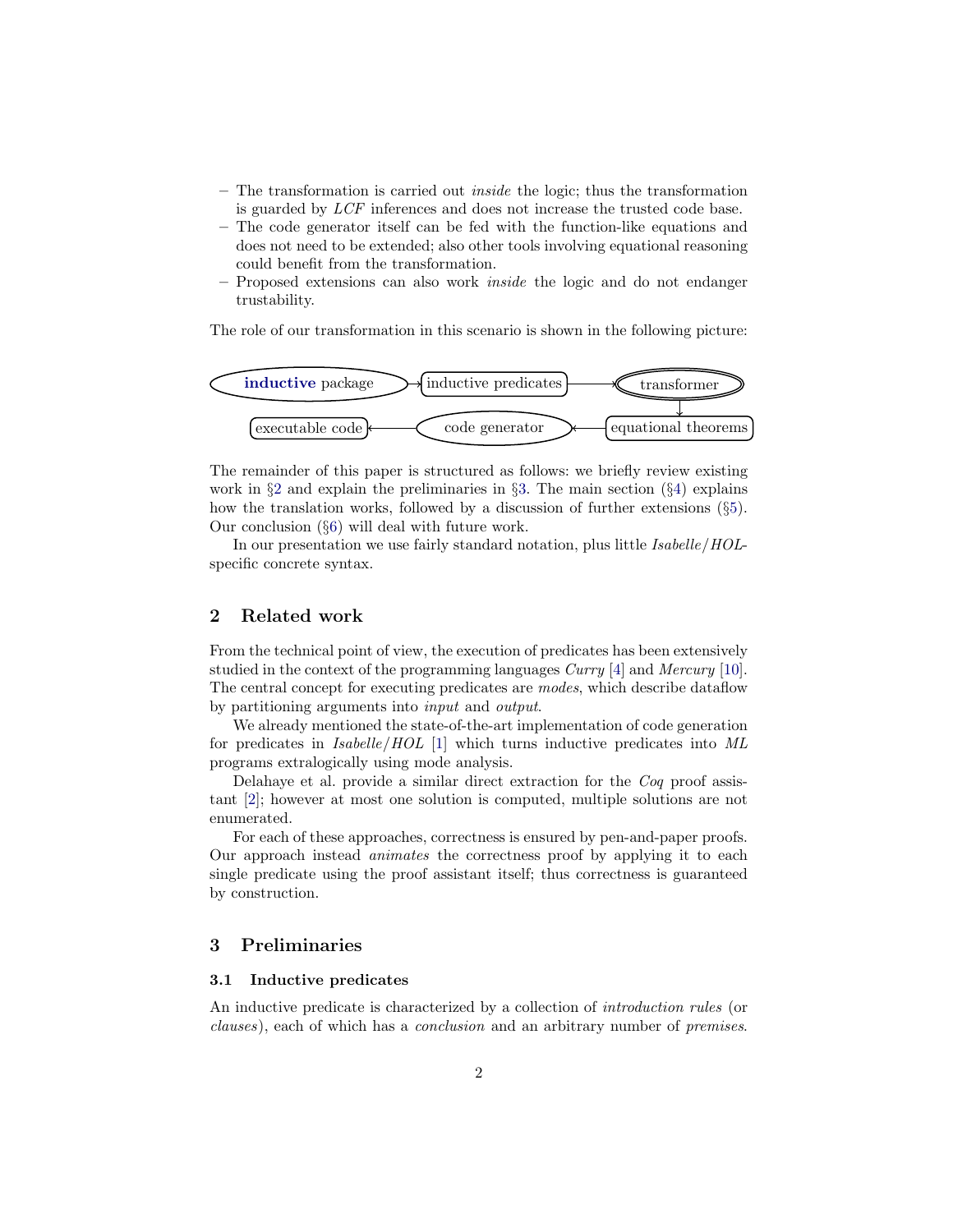It corresponds to the smallest set closed under these clauses. As an example, consider the following predicate describing the concatenation of two lists, which can be defined in in  $Isabelle/HOL$  using the **[inductive](#page-0-0)** command:

```
inductive append :: \alpha list \Rightarrow \alpha list \Rightarrow \alpha list \Rightarrow bool where
    append \parallel ys ys
  | append xs ys zs \implies append (x \cdot xs) ys (x \cdot zs)
```
For each predicate, an *elimination* (or *case analysis*) rule is provided, which for append has the form

\n
$$
\text{append } Xs \, Ys \, Zs \implies
$$
\n $(\bigwedge ys. Xs = [] \implies Ys = ys \implies Zs = ys \implies P) \implies$ \n $(\bigwedge xs \, ys \, zs \, x \implies$ \n $Xs = x \cdot xs \implies$ \n $Ys = ys \implies Zs = x \cdot zs \implies$ \n $P \implies P$ \n

There is also an induction rule, which however is not relevant in our scenario. In introduction rules, we distinguish between premises of the form  $Q u_1 \ldots u_k$ , where Q is an inductive predicate, and premises of other shapes, which we call side conditions. Without loss of generality, we only consider clauses without side conditions in most parts of our presentation. The general form of a clause is

$$
C_i: Q_{i,1} \overline{u}_{i,1} \Longrightarrow \cdots \Longrightarrow Q_{i,n_i} \overline{u}_{i,n_i} \Longrightarrow P \overline{t}_i
$$

We use  $k_{i,j}$  and l to denote the *arities* of the predicates  $Q_{i,j}$  and P, i.e. the length of the argument lists  $\overline{u}_{i,j}$  and  $\overline{t}_i$ , respectively.

#### 3.2 Code generation

The Isabelle code generator views generated programs as an implementation of an equational rewrite system, e.g. the following program normalizes a list of natural numbers to its sum by equational rewriting:

sum [Suc Zero\_nat, Suc Zero\_nat] Suc (Suc Zero\_nat) datatype nat = Zero\_nat | Suc of nat; fun plus\_nat (Suc m) n = plus\_nat m (Suc n) | plus\_nat Zero\_nat n = n; fun sum [] = Zero\_nat  $|\text{sum}(\bar{m}::\bar{m})|=$  plus\_nat  $m(\text{sum} m);$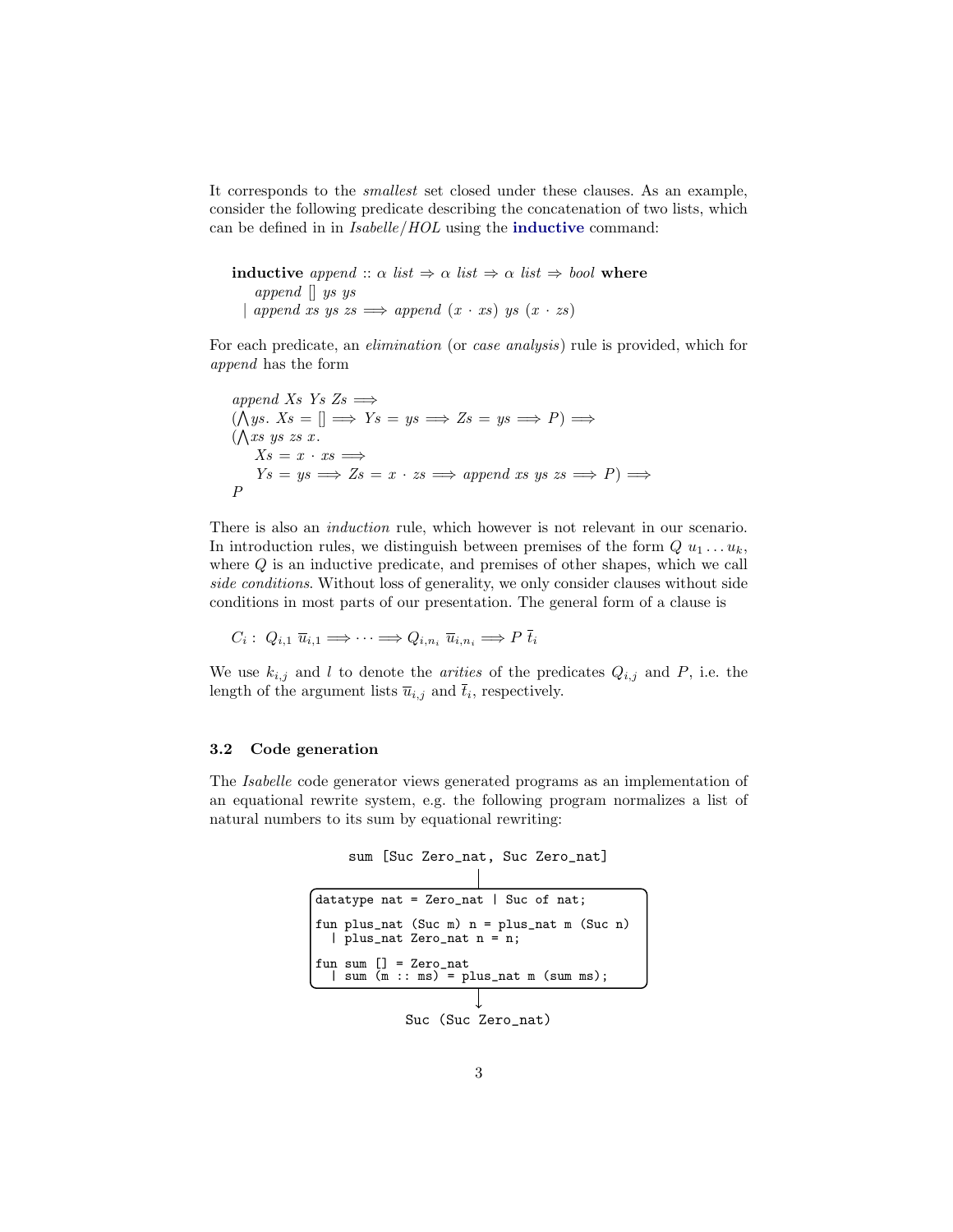The code generator turns a set of equational theorems into a program inducing the same equational rewrite system. This means that any sequence of reduction steps the generated program performs on a term can be simulated in the logic:



This guarantees partial correctness [\[3\]](#page-15-6). As a further consequence only program statements which contribute to a program's equational semantics (e.g. fun in ML) are correctness-critical, whereas others are not. For example, the constructors of a datatype in ML need only meet the syntactic characteristics of a datatype, but not the usual logical properties of a HOL datatype such as injectivity. This gives us some freedom in choosing datatype constructors which we will employ in §[4.2.](#page-4-0)

## <span id="page-3-0"></span>4 Transforming clauses to equations

## 4.1 Mode analysis

In order to execute a predicate  $P$ , its arguments are classified as *input* or *output*. For example, all three arguments of append could be input, meaning that the predicate just checks whether the third list is the concatenation of the first and second list. Another possibility would be to consider only the first and second argument as input, while the third one is output. In this case, the predicate actually computes the concatenation of the two input lists. Yet another way of using append would be to consider the third argument as input, while the first two arguments are output. This means that the predicate enumerates all possible ways of splitting the input list into two parts. This notion of *dataflow* is made explicit by means of modes [\[6\]](#page-15-7).

**Modes.** For a predicate  $P$  with  $k$  arguments, we denote a particular dataflow assignment by a mode which is a set  $M \subseteq \{1, \ldots, k\}$  such that M is exactly the set of all parameter position numbers denoting input parameters. A mode assignment for a given clause

 $Q_{i,1} \overline{u}_{i,1} \Longrightarrow \cdots \Longrightarrow Q_{i,n_i} \overline{u}_{i,n_i} \Longrightarrow P \overline{t}_i$ 

is a list of modes  $M, M_{i,1}, \ldots, M_{i,n_i}$  for the predicates  $P, Q_{i,1}, \ldots, Q_{i,n_i}$ , where  $1 \leq i \leq m, M \subseteq \{1, \ldots, l\}$  and  $Q_{i,j} \subseteq \{1, \ldots, k_{i,j}\}$ . Let  $FV(t)$  denote the set of free variables in a term t. Given a vector of arguments  $\bar{t}$  and a mode M, the projection expression  $\bar{t}(M)$  denotes the list of all arguments in  $\bar{t}$  (in the order of their occurrence) whose index is in M.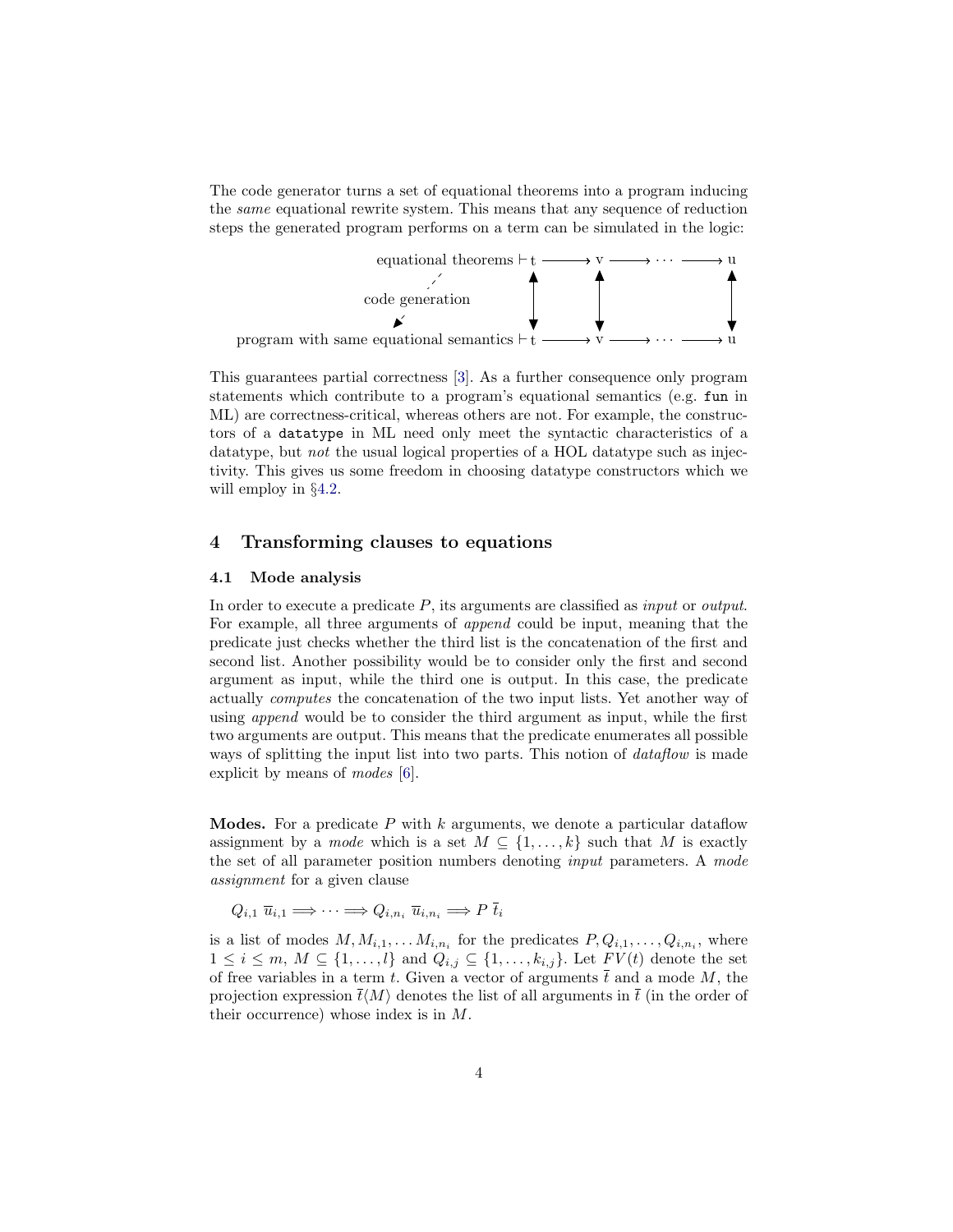Mode consistency. Given a clause

 $Q_{i,1} \overline{u}_{i,1} \Longrightarrow \cdots \Longrightarrow Q_{i,n_i} \overline{u}_{i,n_i} \Longrightarrow P \overline{t}_i$ 

a corresponding mode assignment  $M, M_{i,1}, \ldots, M_{i,n_i}$  is *consistent* if there exists a chain of sets  $v_0 \subseteq \cdots \subseteq v_n$  of variables generated by

1. 
$$
v_0 = FV(\bar{t}_i \langle M \rangle)
$$
  
2.  $v_j = v_{j-1} \cup FV(\bar{u}_{i,j})$ 

such that

3. 
$$
FV(\overline{u}_{i,j}\langle M_{i,j}\rangle) \subseteq v_{j-1}
$$
  
4.  $FV(\overline{t}_i) \subseteq v_n$ 

Consistency models the possibility of a sequential evaluation of premises in a given order, where  $v_i$  represents the known variables after the evaluation of the j-th premise:

- 1. initially, all variables in input arguments of P are known
- 2. after evaluation of the j-th premise, the set of known variables is extended by all variables in the arguments of  $Q_{i,j}$ ,
- 3. when evaluating the j-th premise, all variables in the arguments of  $Q_{i,j}$  have to be known,
- 4. finally, all variables in the arguments of P must be contained in the set of known variables.

Without loss of generality we can examine clauses under mode inference modulo reordering of premises. For side conditions  $R$ , condition 3 has to be replaced by  $FV(R) \subseteq v_{i-1}$ , i.e. all variables in R must be known when evaluating it. This definition yields a check whether a given clause is consistent with a particular mode assignment.

### <span id="page-4-0"></span>4.2 Enumerating output arguments of predicates

A predicate of type  $\alpha \Rightarrow \text{bool}$  is isomorphic to a set over type  $\alpha$ ; executing inductive predicates means to enumerate elements of the corresponding set. For this purpose we use an abstract algebra of primitive operations on such predicate enumerations. To establish an abstraction, we first define an explicit type to represent predicates:

datatype  $\alpha$  pred = pred  $(\alpha \Rightarrow \text{bool})$ 

with a projection operator *eval* ::  $\alpha$  *pred*  $\Rightarrow \alpha \Rightarrow$  bool satisfying

eval (pred  $f$ ) = f

We provide four further abstract operations on  $\alpha$  pred: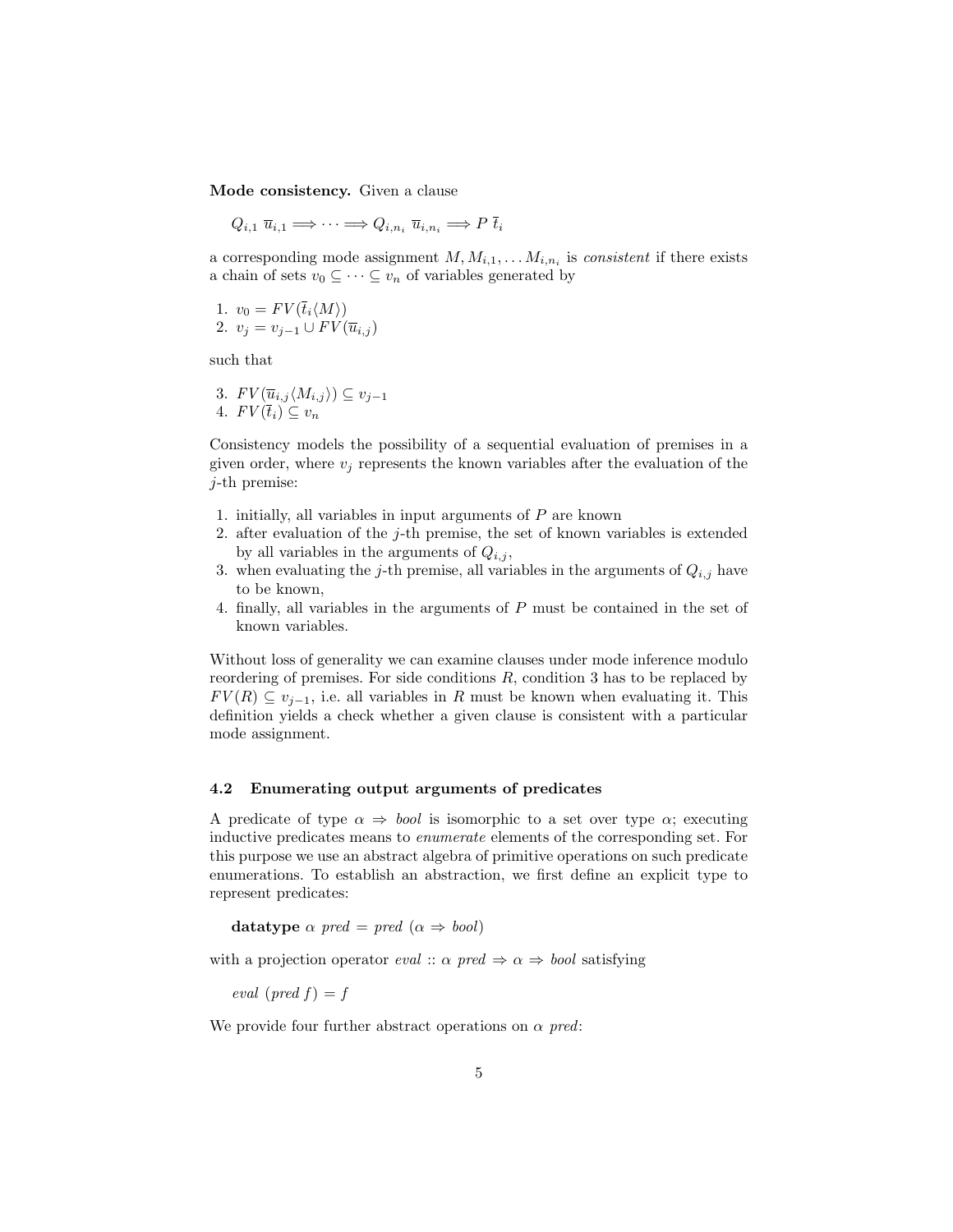- $\perp$ :  $\alpha$  pred is the empty enumeration.
- $\sigma single :: \alpha \Rightarrow \alpha \text{ pred is the singleton enumeration.}$
- ( $\gg$ ) ::  $\alpha$  pred  $\Rightarrow$  ( $\alpha \Rightarrow \beta$  pred)  $\Rightarrow \beta$  pred applies a function to every element of an enumeration which itself returns an enumeration and flattens all resulting enumerations.
- ( $\Box$ ) ::  $\alpha$  pred  $\Rightarrow \alpha$  pred  $\Rightarrow \alpha$  pred forms the union of two enumerations.

These abstract operations, which form a plus monad, are used to build up the code equations of predicates (§[4.3\)](#page-6-0). Table [1](#page-5-0) contains their definitions and relates them to their counterparts on sets. In order to equip these abstract operations with an executable model, we introduce an auxiliary datatype:

datatype  $\alpha$  seq = Empty | Insert  $\alpha$  ( $\alpha$  pred) | Union ( $\alpha$  pred list)

Values of type  $\alpha$  seq are embedded into type  $\alpha$  pred by defining:

 $Seq :: (unit \Rightarrow \alpha \, seq) \Rightarrow \alpha \, pred$  $Seq f =$ (case f () of Empty  $\Rightarrow \bot$  | Insert  $x \, xq \Rightarrow \text{single } x \sqcup xq$ | Union  $xqs \Rightarrow \Box \, xqs$ 

where  $\bigcirc$ :  $\alpha$  pred list  $\Rightarrow \alpha$  pred flattens a list of predicates into one predicate. Seq will serve as data type constructor for type  $\alpha$  pred; on top of this, we prove the following code equations for our  $\alpha$  *pred* algebra:

```
\bot = Seq (\lambda u. Empty)single x = Seq(\lambda u. Insert x \perp)Seq q \gg f =Seq (λu. case g () of Empty \Rightarrow EmptyInsert x xq \Rightarrow Union [fx, xq \gg f]| Union xqs \Rightarrow Union \ (map \ (\lambda x. \ x \gg f) \ xqs))Seq f \sqcup Seq g =Seq (λu. case f () of Empty \Rightarrow g ()
             Insert\ x\ xq \Rightarrow Insert\ x\ (xq \sqcup Seq\ g)| Union xqs \Rightarrow Union (xqs \& [Seq q]))
```

| eval | eval (pred P) $x \leftrightarrow P x$                                                  | $x \in P$ |
|------|----------------------------------------------------------------------------------------|-----------|
|      | $\perp = pred (\lambda x. False)$                                                      |           |
|      | single x single $x = pred (\lambda y. y = x)$                                          | $\{x\}$   |
|      | $P \gg f   P \gg f = pred (\lambda x. \exists y. eval P y \land eval (f y) x)    f' P$ |           |
|      | $ P \sqcup Q   P \sqcup Q = pred (\lambda x. eval P x \vee eval Q x)$                  |           |

Here (') ::  $(\alpha \Rightarrow \beta) \Rightarrow (\alpha \Rightarrow \text{bool}) \Rightarrow \beta \Rightarrow \text{bool}$  is the image operator on sets satisfying  $f \circ A = \{y : \exists x \in A : y = f x\}.$ 

<span id="page-5-0"></span>Table 1. Abstract operations for predicate enumerations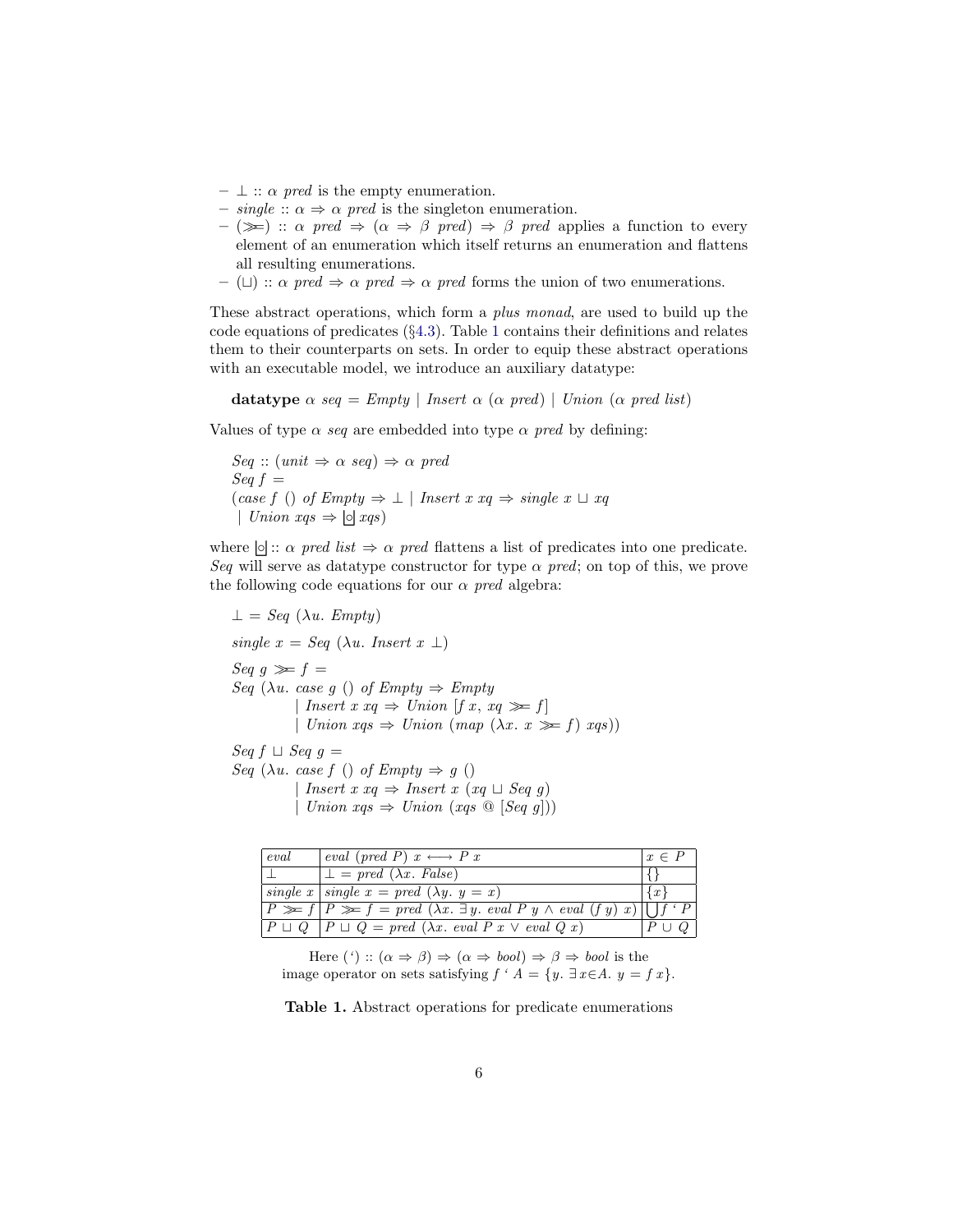For membership tests we define a further auxiliary constant:

```
member :: \alpha seq \Rightarrow \alpha \Rightarrow \text{bool}member Empty x \leftrightarrow False
member (Insert y yq) x \leftrightarrow x = y \lor eval yq xmember (Union xqs) x \leftrightarrow list-ex (\lambda xq, eval xq x) xqs
```
where *list-ex* ::  $(\alpha \Rightarrow bool) \Rightarrow \alpha$  *list*  $\Rightarrow bool$  is existential quantification on lists, and use it to prove the code equation

eval  $(Seq\ f) = member\ (f\ ())$ 

From the point of view of the logic, this characterization of the  $\alpha$  pred algebra in terms of unit abstractions might seem odd; their purpose comes to surface when translating these equations to executable code, e.g. in ML:

```
datatype 'a pred = Seq of (unit \rightarrow 'a seq)and 'a seq = Empty | Insert of 'a * 'a pred | Union of 'a pred list;
val bot_pred : 'a pred = Seq (fn u => Empty)
fun single x = Seq (fn u => Insert (x, bot_pred));fun bind (Seq g) f =
  Seq (fn u \Rightarrow(case g () of Empty => Empty
            | Insert (x, xq) => Union [f x, bind xq f]
            | Union xqs => Union (map (fn x => bind x f) xqs)));
fun sup_pred (Seq f) (Seq g) =
  Seq (fn u \Rightarrow(case f () of Empty => g ()
            | Insert (x, xq) \Rightarrow Insert (x, \sup_{x \in \mathbb{R}^n} (Seq g))
            | Union xqs => Union (append xqs [Seq g])));
fun eval A_ (Seq f) = member A_ (f ())
and member A_ Empty x = false
  | member A_ (Insert (y, yq)) x = eq A_ x y orelse eval A_ yq x
  | member A_ (Union xqs) x = list_ex (fn xq => eval A_ xq x) xqs;
```
In the function definitions for *eval* and *member*, the expression  $A_{\text{I}}$  is the dictionary for the eq class allowing for explicit equality checks using the overloaded constant eq.

In shape this follows a well-known ML technique for lazy lists: each inspection of a lazy list by means of an application f () is protected by a constructor Seq. Thus we enforce a lazy evaluation strategy for predicate enumerations even for eager languages.

### <span id="page-6-0"></span>4.3 Compilation scheme for clauses

The central idea underlying the compilation of a predicate  $P$  is to generate a function  $P^M$  for each mode M of P that, given a list of input arguments, enumerates all tuples of output arguments. The clauses of an inductive predicate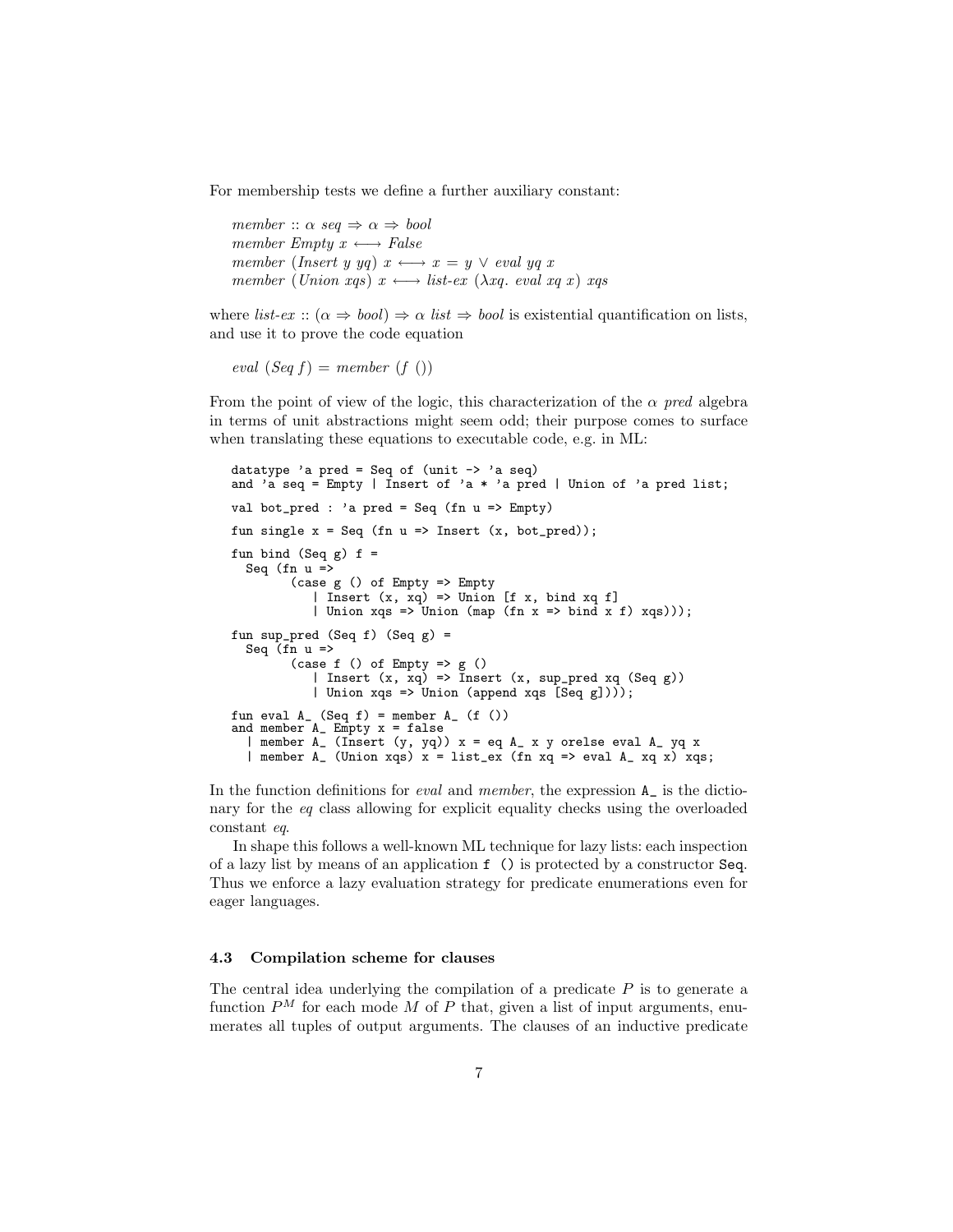can be viewed as a logic program. However, in contrast to logic programming languages like PROLOG, the execution of the functional program generated from the clauses uses pattern matching instead of unification. A precondition for the applicability of pattern matching is that the input arguments in the conclusions of the clauses, as well as the output arguments in the premises of the clauses are built up using only *datatype constructors* and variables. In the following description of the translation scheme, we will treat the pattern matching mechanism as a black box. However, our implementation uses a pattern translation algorithm due to Slind [\[9,](#page-15-8) §3.3], which closely resembles the techniques used in compilers for functional programming languages. The following notation will be used in our description of the translation mechanism:

$$
\begin{array}{rcl}\n\overline{x} & = x_1 \dots x_l \\
\overline{\tau} & = \tau_1 \dots \tau_l \\
\overline{\tau} & = \tau_1 \times \dots \times \tau_l\n\end{array}\n\qquad\n\begin{array}{rcl}\n(\overline{x}) & = (x_1, \dots, x_l) \\
\overline{\tau} & \Rightarrow \sigma = \tau_1 \Rightarrow \dots \Rightarrow \tau_l \Rightarrow \sigma \\
M^- & = \{1, \dots, l\} \setminus M\n\end{array}
$$

Let  $P :: \overline{\tau} \Rightarrow \text{bool}$  be a predicate and  $M, M_{i,1}, \ldots, M_{i,n_i}$  be a consistent mode assignment for the clauses  $C_i$  of P. The function  $P^M$  corresponding to mode M of  $P$  is defined as follows:

$$
P^M
$$
 ::  $\overline{\tau}\langle M \rangle \Rightarrow (\prod \overline{\tau}\langle M^{-} \rangle)$  pred  
\n $P^M \overline{x}\langle M \rangle \equiv pred (\lambda(\overline{x}\langle M^{-} \rangle)).$  P  $\overline{x}$ )

Given the input arguments  $\overline{x}(M) :: \overline{\tau}(M)$ , function  $P^M$  returns a set of tuples of output arguments  $(\overline{x}(M^{-})$  for which P  $\overline{x}$  holds. For modes {1, 2} and {3} of the introductory append example, the corresponding definitions are as follows:

$$
append^{\{1,2\}} :: \alpha list \Rightarrow \alpha list \Rightarrow \alpha list pred
$$
  
append<sup>{1,2}</sup> xs ys = pred (Xzs. append xs ys zs)  
append<sup>{3}</sup> :: \alpha list \Rightarrow (\alpha list \times \alpha list) pred  
append<sup>{3}</sup> zs = pred (\lambda(xs, ys). append xs ys zs)

The recursion equation for  $P^M$  can be obtained from the clauses characterizing P in a canonical way:

$$
P^M \overline{x} \langle M \rangle = \mathcal{C}_1 \overline{x} \langle M \rangle \sqcup \cdots \sqcup \mathcal{C}_m \overline{x} \langle M \rangle
$$

Intuitively, this means that the set of output values generated by  $P^M$  is the union of the output values generated by the clauses  $C_i$ . In order for pattern matching to work, all patterns occurring in the program must be *linear*, i.e. no variable may occur more than once. This can be achieved by renaming the free variables occurring in the terms  $\bar{t}_i, \bar{u}_{i,1}, \ldots, \bar{u}_{i,n_i}$ , and by adding suitable equality checks to the generated program. Let  $\bar{t}'_i$  $\overline{u}'_i, \overline{u}'_{i,1}, \ldots, \overline{u}'_{i,n_i}$  denote these linear terms obtained by renaming the aforementioned ones, and let  $\theta_i = \{ \overline{y}_i \mapsto$  $\{\overline{z}_i\}, \theta_{i,1} = \{\overline{y}_{i,1} \mapsto \overline{z}_{i,1}\}, \ldots, \theta_{i,n_i} = \{\overline{y}_{i,n_i} \mapsto \overline{z}_{i,n_i}\}\$  be substitutions such that  $\theta_i(\overline{t}_i^{\prime}% ,\overline{t}_i^{\prime})\in\mathcal{I}^{\prime\prime}$  $\overline{u}'_i$  =  $t_i$ ,  $\theta_{i,1}(\overline{u}'_{i,1}) = \overline{u}_{i,1}, \ldots, \theta_{i,n_i}(\overline{u}'_{i,n_i}) = \overline{u}_{i,n_i}$ , and  $(dom(\theta_i) \cup dom(\theta_{i,1}))$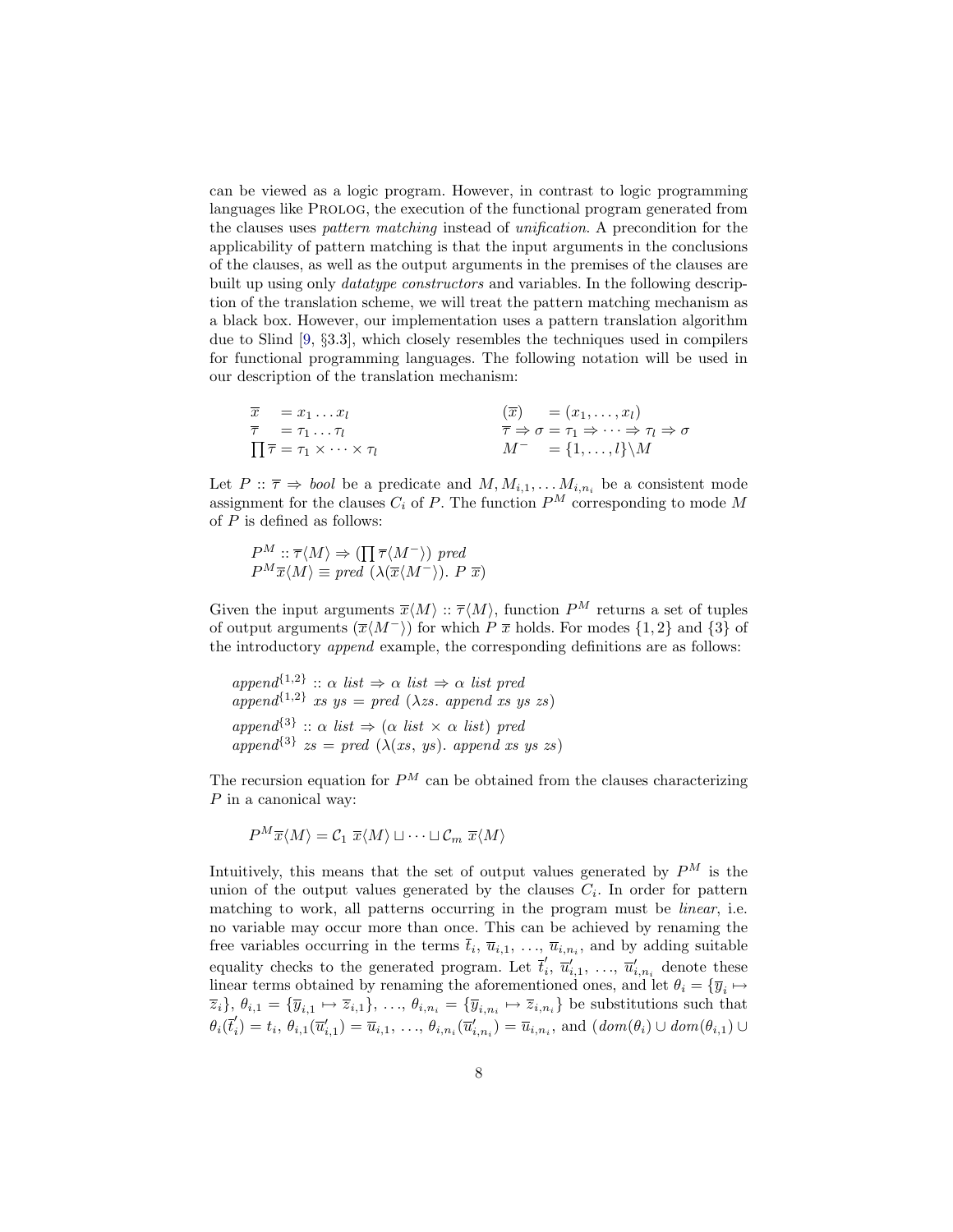$\dots \cup dom(\theta_{i,n_i})\cap FV(C_i) = \emptyset$ . The expressions  $C_i$  corresponding to the clauses can then be defined by

$$
C_i \overline{x}\langle M \rangle \equiv
$$
  
\nsingle  $(\overline{x}\langle M \rangle) \gg (\lambda a_0 \cdot \text{case } a_0 \text{ of } (t'_i \langle M \rangle) \Rightarrow \text{if } \overline{y}_i \neq \overline{z}_i \text{ then } \bot \text{ else } O_{i,1}^{M_{i,1}}(\overline{u}_{i,1} \langle M_{i,1} \rangle) \gg (\lambda a_1 \cdot \text{case } a_1 \text{ of } (t'_{i,1} \langle M_{i,1} \rangle)) \Rightarrow \text{if } \overline{y}_{i,1} \neq \overline{z}_{i,1} \text{ then } \bot \text{ else } ...$   
\n
$$
O_{i,n_i}^{M_{i,n_i}}(\overline{u}_{i,n_i} \langle M_{i,n_i} \rangle) \gg (\lambda a_n \cdot \text{case } a_n \text{ of } (t''_{i,n_i} \langle M_{i,n_i} \rangle)) \gg (\lambda a_n \cdot \text{case } a_n \text{ of } (t''_{i,n_i} \langle M_{i,n_i} \rangle)) \Rightarrow \text{if } \overline{y}_{i,n_i} \neq \overline{z}_{i,n_i} \text{ then } \bot \text{ else } \text{single } (t_i \langle M^- \rangle)) \Big|_{-} \Rightarrow \bot
$$
  
\n $|_{-} \Rightarrow \bot) \Big|_{-} \Rightarrow \bot$   
\n $|_{-} \Rightarrow \bot) \Big|_{-} \Rightarrow \bot$ 

Here,  $M_{i,1}^- = \{1, \ldots, k_{i,1}\} \backslash M_{i,1}, \ldots, M_{i,n_i}^- = \{1, \ldots, k_{i,n_i}\} \backslash M_{i,n_i}$  denote the sets of indices of output arguments corresponding to the respective modes. As an example, we give the recursive equations for *append* on modes  $\{1, 2\}$  and  $\{3\}$ :

```
append{1,2} xs ys =
  single (xs, ys) \geqslant (\lambda a. case a of)(||, zs) \Rightarrow single \; zs|(z \cdot zs, ws) \Rightarrow \bot) \sqcupsingle (xs, ys) \gg \ (\lambda b. \ \textit{case} \ b \ \textit{of} \ )(||, zs) \Rightarrow \bot|(z \cdot zs, ws) \Rightarrow append^{1,2} \; zsws \rangle (|\langle x \cdot \text{xs}, \text{single} \; (z \cdot \text{vs}) \rangle)append{3} xs =single xs \gg (\lambda ys. \ single ([], ys)) \sqcupsingle xs \gg (\lambda a. case a of
    \parallel \Rightarrow \perp| z \cdot zs \Rightarrow append^{3} \approx \gg (\lambda b \cdot case \, b \, o)(ws, vs) \Rightarrow single (z \cdot ws, vs))
```
Side conditions can be embedded into this translation scheme using the function

if-pred :: 
$$
\alpha
$$
  
ifpred b = (if b then single () else  $\perp$ )

that maps False and True to the empty sequence and the singleton sequence containing only the unit element, respectively.

## 4.4 Proof of Recursion Equations

We will now describe how to prove the recursion equation for  $P^M$  given in the previous section using the definition of  $P^M$ , as well as the introduction and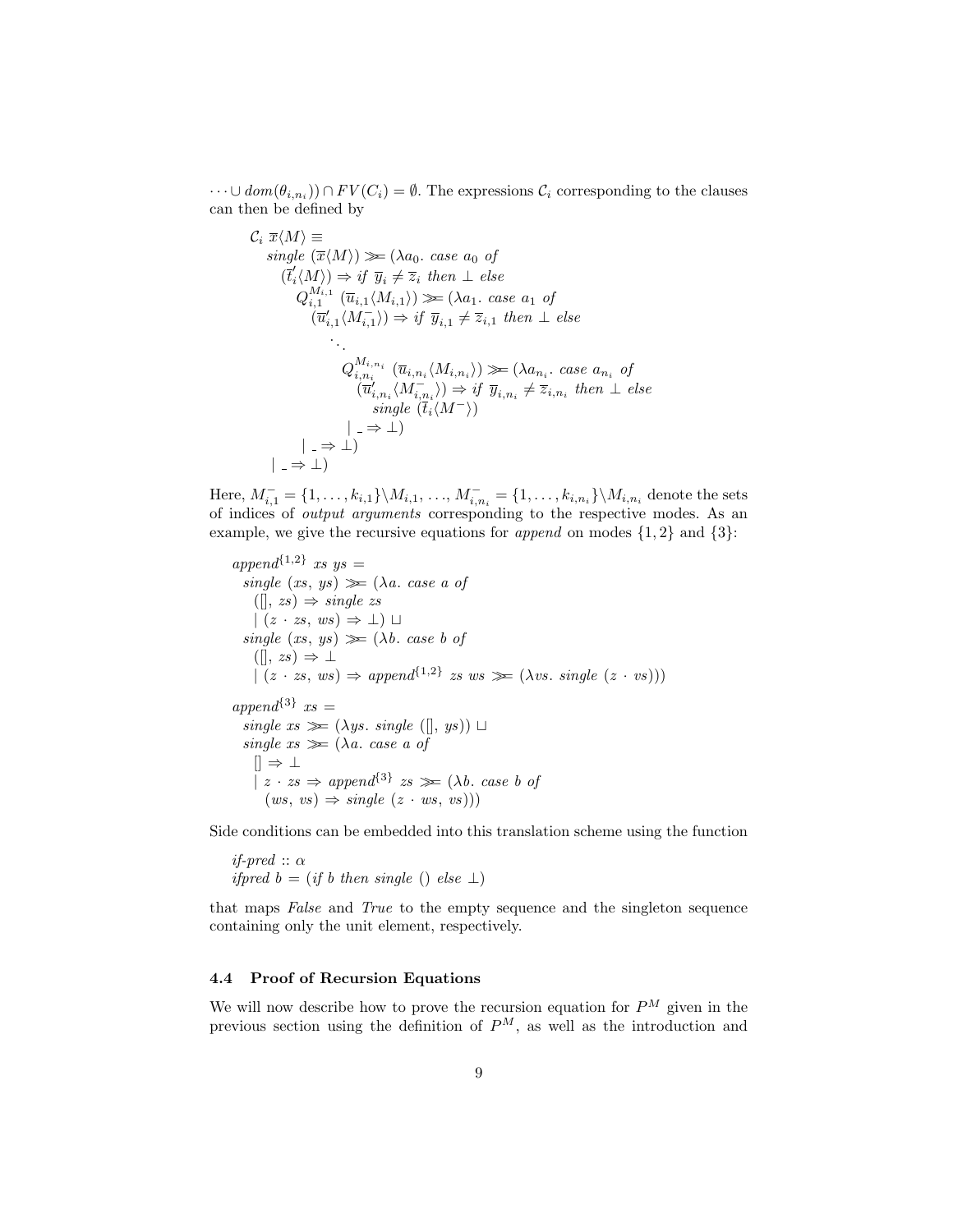elimination rules for P. We will also need introduction and elimination rules for the operators on type pred, which we show in Table [2.](#page-9-0) From the definition of  $P^{M}$ , we can easily derive the introduction rule

 $P \overline{x} \Longrightarrow \text{eval }(P^M \overline{x}\langle M \rangle) \langle \overline{x}\langle M^- \rangle)$ 

and the elimination rule

eval 
$$
(P^M \overline{x} \langle M \rangle) (\overline{x} \langle M^{-} \rangle) \Longrightarrow P \overline{x}
$$

By extensionality (rule  $=_I$ ), proving

$$
P^M \overline{x} \langle M \rangle = \mathcal{C}_1 \overline{x} \langle M \rangle \sqcup \cdots \sqcup \mathcal{C}_m \overline{x} \langle M \rangle
$$

amounts to showing that

(1) 
$$
\Lambda x
$$
. eval  $(P^M \overline{x}\langle M \rangle) x \Longrightarrow eval (C_1 \overline{x}\langle M \rangle \sqcup \cdots \sqcup C_m \overline{x}\langle M \rangle) x$   
(2)  $\Lambda x$ . eval  $(C_1 \overline{x}\langle M \rangle \sqcup \cdots \sqcup C_m \overline{x}\langle M \rangle) x \Longrightarrow eval (P^M \overline{x}\langle M \rangle) x$ 

where  $x : \prod \overline{\tau} \langle M^{-} \rangle$ . The variable x can be expanded to a tuple of variables:

(1) 
$$
\Lambda \overline{x} \langle M^{-} \rangle
$$
. eval  $(P^{M} \overline{x} \langle M \rangle) (\overline{x} \langle M^{-} \rangle) \implies$   
\neval  $(C_{1} \overline{x} \langle M \rangle \sqcup \cdots \sqcup C_{m} \overline{x} \langle M \rangle) (\overline{x} \langle M^{-} \rangle)$   
\n(2)  $\Lambda \overline{x} \langle M^{-} \rangle$ . eval  $(C_{1} \overline{x} \langle M \rangle \sqcup \cdots \sqcup C_{m} \overline{x} \langle M \rangle) (\overline{x} \langle M^{-} \rangle) \implies$   
\neval  $(P^{M} \overline{x} \langle M \rangle) (\overline{x} \langle M^{-} \rangle)$ 

**Proof of (1).** From eval  $(P^M\overline{x}\langle M\rangle)$   $(\overline{x}\langle M^-\rangle)$ , we get P  $\overline{x}$  using the elimination rule for  $P^M$ . Applying the elimination rule for P

$$
P \overline{x} \Longrightarrow \mathcal{E}_1 \overline{x} \Longrightarrow \cdots \Longrightarrow \mathcal{E}_m \overline{x} \Longrightarrow R
$$
  

$$
\mathcal{E}_i \overline{x} \equiv \bigwedge \overline{b}_i. \overline{x} = \overline{t}_i \Longrightarrow Q_{i,1} \overline{u}_{i,1} \Longrightarrow \cdots \Longrightarrow Q_{i,n_i} \overline{u}_{i,n_i} \Longrightarrow R
$$

yields m proof obligations, each of which corresponds to an introduction rule. Note that  $b_i$  consists of the free variables of  $\overline{u}_{i,j}$  and  $\overline{t}_i$ . For the *i*th introduction

| $\perp_E$          | $ eval \perp x \Longrightarrow R$                                                                                                                                                       |
|--------------------|-----------------------------------------------------------------------------------------------------------------------------------------------------------------------------------------|
|                    | $ single_t $ eval $(single\ x)$ x                                                                                                                                                       |
|                    | $ single_E eval (single x) y \Longrightarrow (y = x \Longrightarrow R) \Longrightarrow R$                                                                                               |
| $\gg_I$            | $\vert eval \; P \; x \Longrightarrow eval \; (Q \; x) \; y \Longrightarrow eval \; (P \gg Q) \; y$                                                                                     |
| $ \gg_{E}$         | eval $(P \gg Q)$ $y \Longrightarrow (\Lambda x$ . eval $P x \Longrightarrow eval (Q x) y \Longrightarrow R \Longrightarrow R$                                                           |
| $ _{\square_{I1}}$ | $\text{eval } A \ x \Longrightarrow \text{eval } (A \sqcup B) \ x$                                                                                                                      |
| $ _{\square_{I2}}$ | eval $Bx \Longrightarrow eval (A \sqcup B) x$                                                                                                                                           |
| $ \sqcup_E $       | eval $(A \sqcup B)$ $x \Longrightarrow (eval \land x \Longrightarrow R) \Longrightarrow (eval \land x \Longrightarrow R) \Longrightarrow R$                                             |
|                    | $ ifpred_{I} P \implies eval (ifpred P)$                                                                                                                                                |
|                    | $ ifpred_E eval (ifpred b) x \Longrightarrow (b \Longrightarrow x = () \Longrightarrow R) \Longrightarrow R$                                                                            |
| $ =_I$             | $ (\bigwedge x. \text{ eval } A \ x \Longrightarrow \text{ eval } B \ x) \Longrightarrow (\bigwedge x. \text{ eval } B \ x \Longrightarrow \text{ eval } A \ x) \Longrightarrow A = B $ |

<span id="page-9-0"></span>Table 2. Introduction and elimination rules for operators on pred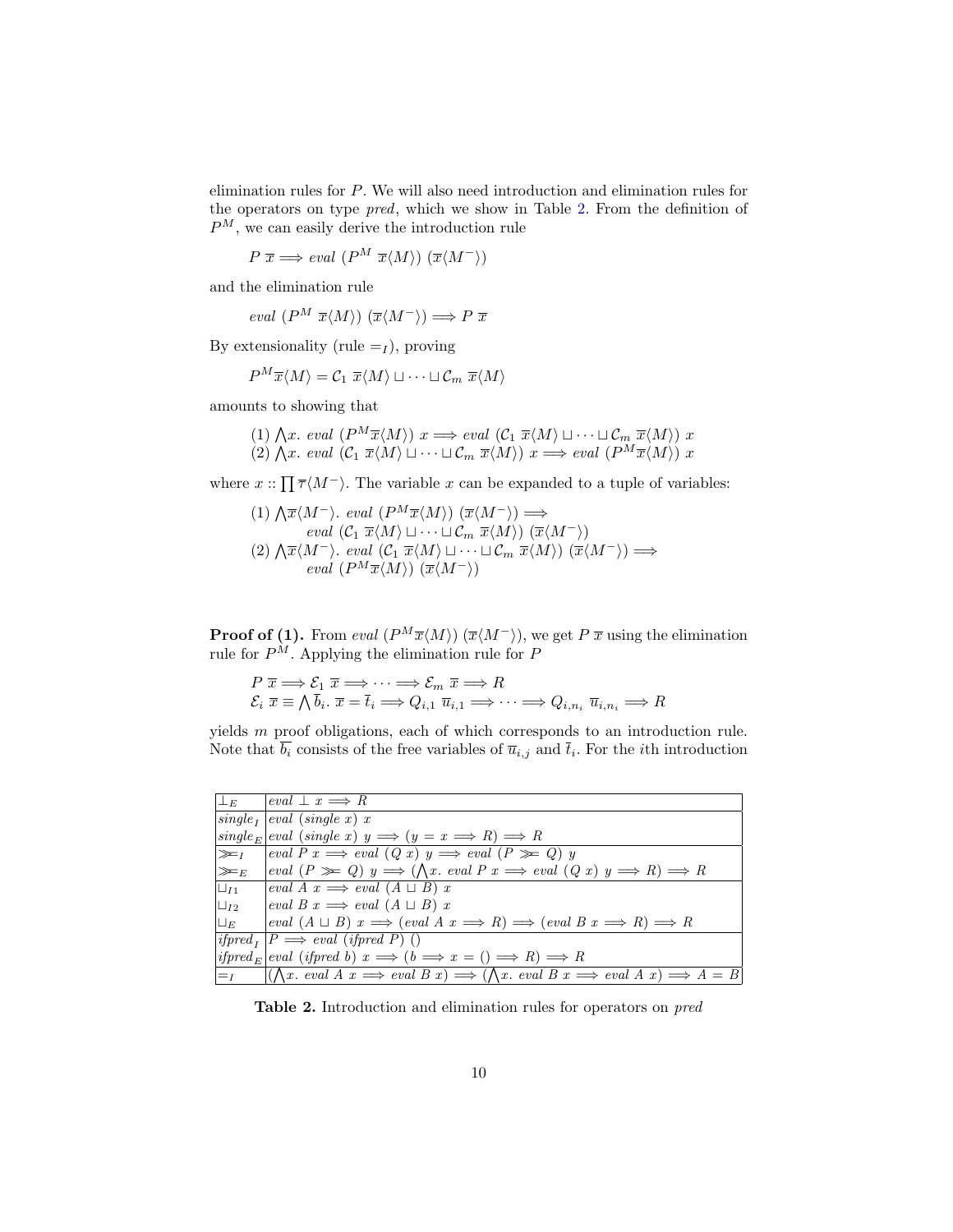rule, we have to prove eval  $(\mathcal{C}_1 \ \overline{x}\langle M\rangle \sqcup \cdots \sqcup \mathcal{C}_m \ \overline{x}\langle M\rangle) \ (\overline{x}\langle M^{-}\rangle)$  from the assumptions  $\overline{x} = \overline{t}_i$  and  $Q_{i,1}$   $\overline{u}_{i,1}, \ldots, Q_{i,n_i}$   $\overline{u}_{i,n_i}$ . By applying the rules  $\sqcup_{I_1}$  and  $\sqcup_{I2}$  in a suitable order, we select the  $\mathcal{C}_i$  corresponding to the  $i\text{th}$  introduction rule, which leaves us with the proof obligation *eval*  $(C_i \bar{t}_i \langle M \rangle) (\bar{t}_i \langle M^{-}\rangle)$ . By the definition of  $C_i$  and the rule  $\ggg I$ , this gives rise to the two proof obligations

(1.i) *eval* (single 
$$
(\bar{t}_i \langle M \rangle))
$$
  $(\bar{t}_i \langle M \rangle)$   
\n(1.ii) *eval* (case  $\bar{t}_i \langle M \rangle$  of  
\n $(\bar{t}'_i \langle M \rangle) \Rightarrow$  if  $\bar{y}_i \neq \bar{z}_i$  then  $\bot$  else  
\n $Q_{i,1}^{M_{i,1}} (\bar{u}_{i,1} \langle M_{i,1} \rangle) \gg (\lambda a_1 \text{ case } a_1 \text{ of } \ldots)$   
\n $|_{-} \Rightarrow \bot) \bar{t}_i \langle M^{-} \rangle$ 

Goal (1.*i*) is easily proved using  $single<sub>I</sub>$ . Concerning goal (1.*ii*), note that  $(\bar{t}'_i)$  $_i'\langle M\rangle)$ matches  $(\bar{t}_i\langle M \rangle)$ , so we have to consider the first branch of the *case* expression. Due to the definition of  $\bar{t}'_i$  $\bar{y}_i$ , we also know that  $\bar{y}_i = \bar{z}_i$ , which means that we have to consider the else branch of the if clause. This leads to the new goal

eval 
$$
(Q_{i,1}^{M_{i,1}} (\overline{u}_{i,1} \langle M_{i,1} \rangle) \gg (\lambda a_1 \text{ case } a_1 \text{ of } \ldots)) \overline{t}_i \langle M^- \rangle
$$

that, by applying rule  $\gg I$ , can be split up into the two goals

$$
(1.iii) \text{ eval } (Q_{i,1}^{M_{i,1}} (\overline{u}_{i,1} \langle M_{i,1} \rangle)) (\overline{u}_{i,1} \langle M_{i,1}^{-}) )
$$
  

$$
(1.iv) \text{ eval } (\text{case } \overline{u}_{i,1} \langle M_{i,1}^{-} \rangle \text{ of}
$$
  

$$
(\overline{u}'_{i,1} \langle M_{i,1}^{-} \rangle) \Rightarrow \text{if } \overline{y}_{i,1} \neq \overline{z}_{i,1} \text{ then } \perp \text{ else } \dots
$$
  

$$
|\square \Rightarrow \perp) \overline{t}_{i} \langle M^{-} \rangle
$$

Goal (1.*iii*) follows from the assumption  $Q_{i,1}$   $\overline{u}_{i,1}$  using the introduction rule for  $Q_{i,1}^{M_{i,1}}$ , while goal  $(1$ .*iv*) can be solved in a similar way as goal  $(1$ .*ii*). Repeating  $i,1$ this proof scheme for  $Q_{i,2}^{M_{i,2}}, \ldots, Q_{i,n_i}^{M_{i,n_i}}$  finally leads us to a goal of the form

eval (single 
$$
(\bar{t}_i \langle M^- \rangle)
$$
)  $(\bar{t}_i \langle M^- \rangle)$ 

which is trivially solvable using  $single_I$ .

Proof of  $(2)$ . The proof of this direction is dual to the previous one: rather than splitting up the conclusion into simpler formulae, we now perform forward inferences that transform complex premises into simpler ones. Eliminating eval  $(C_1 \overline{x}\langle M\rangle \sqcup \cdots \sqcup C_m \overline{x}\langle M\rangle)$   $(\overline{x}\langle M^{-}\rangle)$  using rule  $\sqcup_E$  leaves us with m proof obligations of the form

eval 
$$
(C_i \overline{x}\langle M \rangle) (\overline{x}\langle M^{-} \rangle) \Longrightarrow eval (P^M \overline{x}\langle M \rangle) (\overline{x}\langle M^{-} \rangle)
$$

By unfolding the definition of  $\mathcal{C}_i$  and applying rule  $\gg_E$  to the premise of the above implication, we obtain  $a_0$  such that

(2.i) *eval* (single 
$$
(\overline{x}\langle M \rangle))
$$
  $a_0$   
\n(2.ii) *eval* (case  $a_0$  of  
\n $(\overline{t}'_i\langle M \rangle) \Rightarrow$  if  $\overline{y}_i \neq \overline{z}_i$  then  $\perp$  else  
\n $Q_{i,1}^{M_{i,1}} (\overline{u}_{i,1}\langle M_{i,1} \rangle) \gg (\lambda a_1 \text{. case } a_1 \text{ of } \dots)$   
\n $|_{-} \Rightarrow \perp) \overline{x}\langle M^{-} \rangle$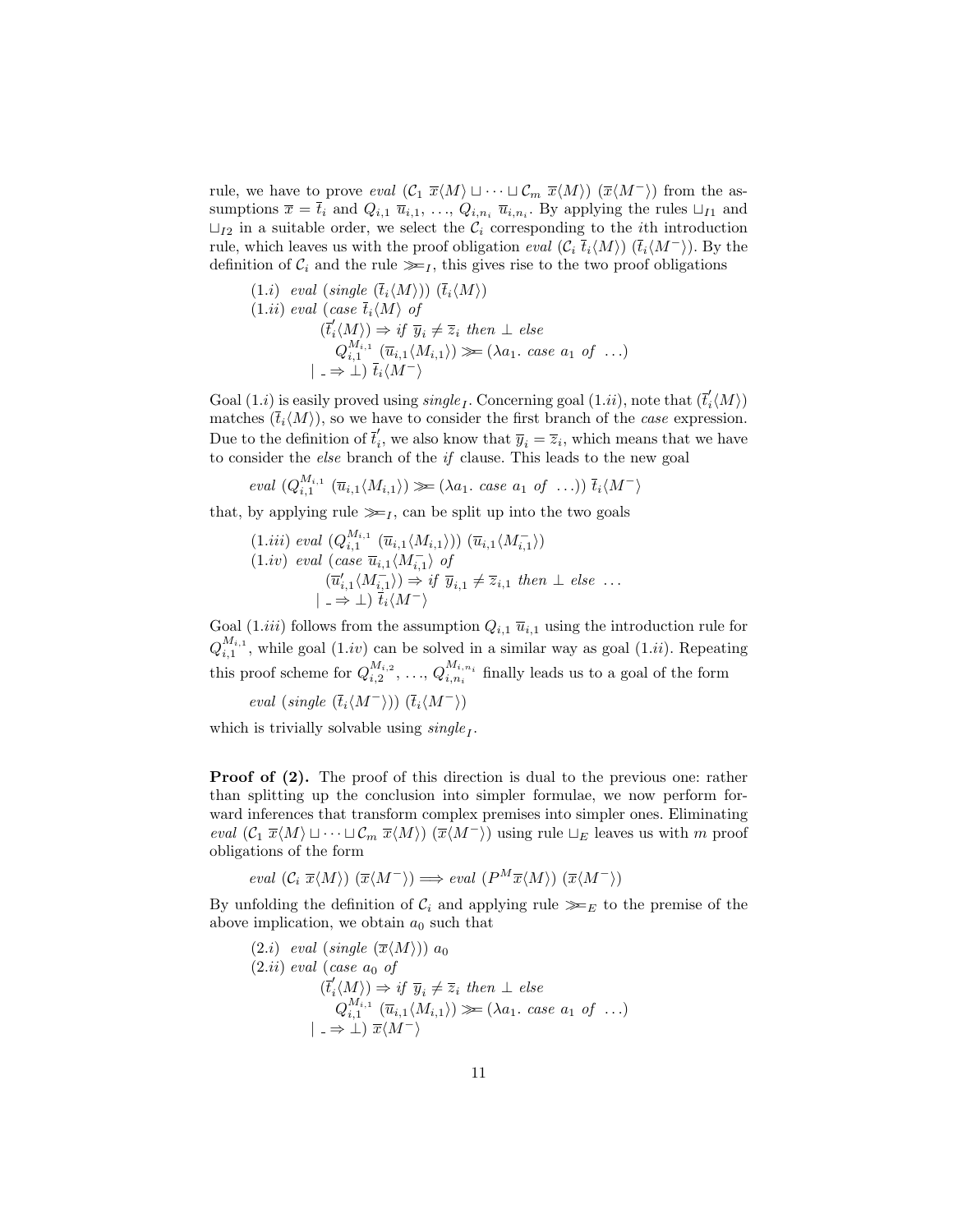From  $(2.i)$ , we get  $\overline{x}\langle M\rangle = a_0$  by rule  $single_E$ . Since  $a_0$  must be an element of a datatype, we can analyze its shape by applying suitable case splitting rules. Of the generated cases only one case is non-trivial. In the trivial cases,  $a_0$  does not match  $(\bar{t}_i)$  $\binom{n}{i}(M)$ , so the *case* expression evaluates to  $\perp$ , and the goal can be solved using  $\perp_E$ . In the non-trivial case, we have that  $a_0 = (\bar{t}_i)$  $i \langle M \rangle$ ). Splitting up the  $if$  expression yields two cases. In the *then* case, the whole expression evaluates to  $\perp$ , so the goal is again provable using  $\perp_E$ . In the *else* branch, we have that  $\overline{y}_i = \overline{z}_i$ , and hence  $a_0 = (\overline{t}_i \langle M \rangle)$  by definition of  $\overline{t}'_i$  $i<sub>i</sub>$ , which also implies  $\overline{x}\langle M\rangle = \overline{t}_i\langle M\rangle$ . Assumption  $(2.ii)$  can thus be rewritten to

eval 
$$
(Q_{i,1}^{M_{i,1}} (\overline{u}_{i,1} \langle M_{i,1} \rangle) \gg (\lambda a_1 \text{ case } a_1 \text{ of } \ldots)) \overline{x} \langle M^{-} \rangle
$$

By another application of  $\gg_E$ , we obtain  $a_1$  such that

$$
(2.iii) \text{ eval } (Q_{i,1}^{M_{i,1}} (\overline{u}_{i,1} \langle M_{i,1} \rangle)) a_1
$$
  
\n
$$
(2.iv) \text{ eval } (\text{case } a_1 \text{ of } \overline{u}'_{i,1} \langle M_{i,1} \rangle) \Rightarrow \text{if } \overline{y}_{i,1} \neq \overline{z}_{i,1} \text{ then } \perp \text{ else } \dots
$$
  
\n
$$
|\rightarrow \pm \rangle \overline{x} \langle M^{-} \rangle
$$

The assumption  $(2.iv)$  is treated in a similar way as  $(2.ii)$ . A case analysis over  $a_1$  reveals that the only non-trivial case is the one where  $a_1 = (\overline{u}'_{i,1} \langle M_{i,1}^- \rangle)$ . The only non-trivial branch of the *if* expression is the *else* branch, where  $\overline{y}_{i,1} = \overline{z}_{i,1}$ . Hence, by definition of  $\overline{u}'_{i,1}$ , it follows that  $a_1 = (\overline{u}_{i,1}\langle M_{i,1}^{-}\rangle)$ , which entitles us to rewrite  $(2.iii)$  to *eval*  $(Q_{i,1}^{M_{i,1}} (\overline{u}_{i,1} \langle M_{i,1} \rangle)) (\overline{u}_{i,1} \langle M_{i,1}^{-} \rangle)$ , from which we can deduce  $Q_{i,1}$   $\overline{u}_{i,1}$  by applying the elimination rule for  $Q_{i,1}^{M_{i,1}}$ . By repeating this kind of reasoning for  $Q_{i,2}^{M_{i,2}},\ldots,Q_{i,n_i}^{M_{i,n_i}},$  we also obtain that  $Q_{i,2}$   $\overline{u}_{i,2},\ldots,Q_{i,n_i}$   $\overline{u}_{i,n_i}$ holds. Furthermore, after the complete decomposition of  $(2.iv)$ , we end up with an assumption of the form

eval (single 
$$
(\bar{t}_i \langle M^- \rangle))
$$
  $(\bar{x} \langle M^- \rangle)$ 

from which we can deduce  $\overline{t}_i\langle M^-\rangle = \overline{x}\langle M^-\rangle$  by an application of single<sub>E</sub>. Thus, using the equations gained from  $(2.i)$  and  $(2.ii)$ , the conclusion of the implication we set out to prove can be rephrased as

$$
eval (P^M \bar{t}_i \langle M \rangle) (\bar{t}_i \langle M^- \rangle)
$$

Thanks to the introduction rule for  $P^M$ , it suffices to prove  $P$   $\overline{t}_i$ , which can easily be done using the introduction rule

$$
Q_{i,1} \overline{u}_{i,1} \Longrightarrow \cdots \Longrightarrow Q_{i,n_i} \overline{u}_{i,n_i} \Longrightarrow P \overline{t}_i
$$

together with the previous results.

#### 4.5 Animating equations

We have shown in detail how to derive executable equations from the specification of a predicate  $P$  for a consistent mode  $M$ . The results are always enumerations of type  $\alpha$  pred. We discuss briefly how to get access to the enumerated values of type  $\alpha$  proper.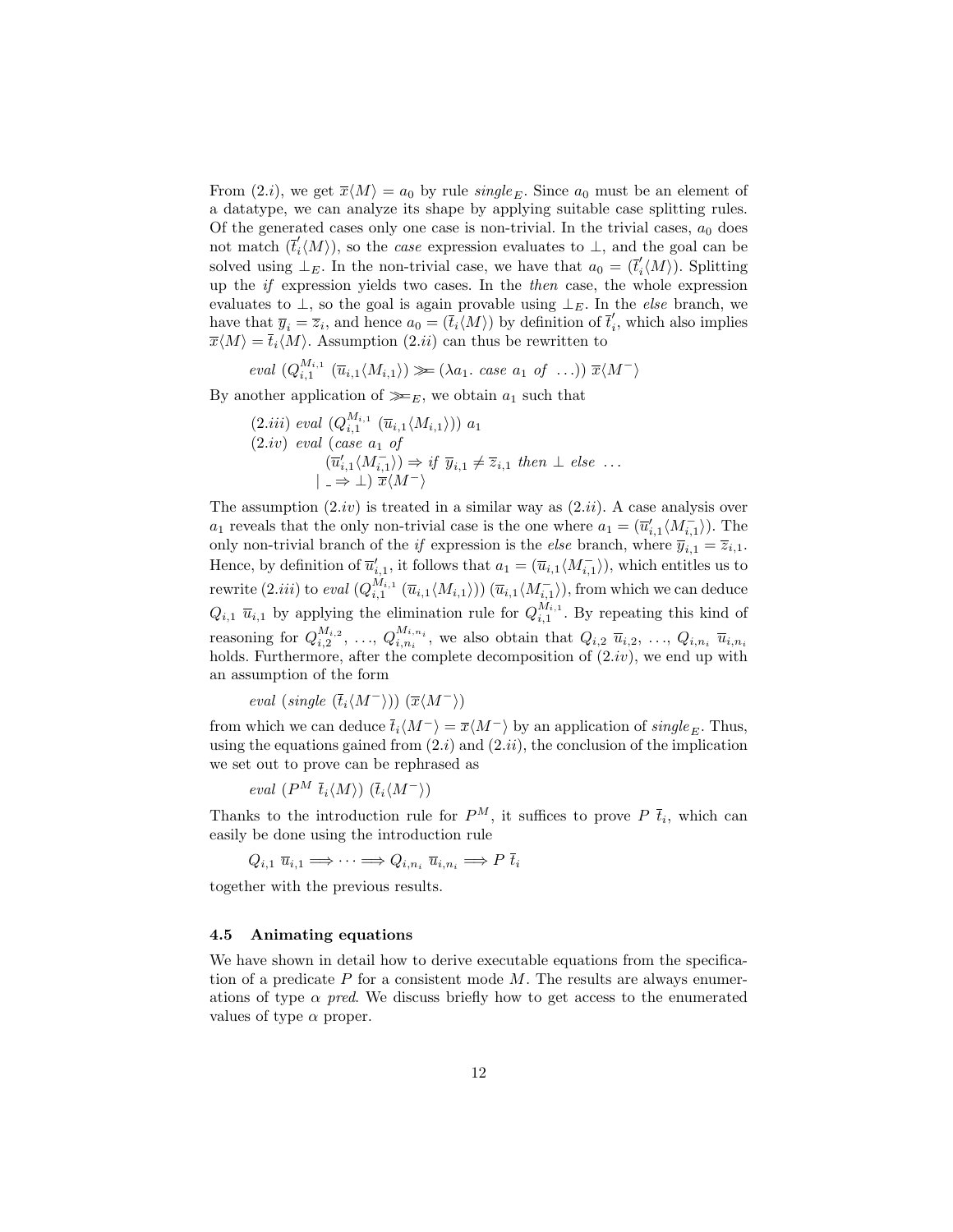Membership tests. The type constructor pred can be stripped using explicit membership tests. For example, we could define a suffix predicate using *append*:

is-suffix zs  $ys \leftrightarrow (\exists \text{xs. append} \text{xs} \text{ys} \text{zs})$ 

Using the definition of  $append{2,3}$  this can be reformulated as

is-suffix zs ys  $\longleftrightarrow$  ( $\exists$  xs. eval (append<sup>{2,3}</sup> ys zs) xs)

from which follows

is-suffix zs ys  $\longleftrightarrow$  eval (append<sup>{2,3}</sup> ys zs  $\geqslant (\lambda$ -. single ())) ()

using introduction and elimination rules for  $op \geq \equiv$  and *single*. This equation then is directly executable.

Enumeration queries. When developing inductive specifications it is often desirable to check early whether the specification behaves as expected by enumerating one or more solutions which satisfy the specification. In our framework this cannot be expressed inside the logic: values of type  $\alpha$  pred are set-like, whereas each concrete enumeration imposes a certain order on elements which is not reflected in the logic. However it can be done directly on the generated code, e.g. in ML using

```
fun nexts [] = NONE
| nexts (xq :: xqs) = case next xq
of NONE => nexts xqs
        | SOME (x, xq) => SOME (x, Seq (fn () => Union (xq :: xqs)))
and next (Seq f) = case f ()
of Empty => NONE
  | Insert (x, xq) \Rightarrow SOME (x, xq)| Union xqs => nexts xqs;
```
Wrapped up in a suitable user interface this allows to interactively enumerate solutions fitting to inductive predicates.

## <span id="page-12-0"></span>5 Extensions to the base framework

### 5.1 Higher-order modes

A useful extension of the framework presented in §[4.3](#page-6-0) is to allow inductive predicates that take other predicates as arguments. A standard example for such a predicate is the *reflexive transitive closure* taking a predicate of type  $\alpha \Rightarrow \alpha \Rightarrow$ bool as an argument, and returning a predicate of the same type:

inductive  $rtc :: (\alpha \Rightarrow \alpha \Rightarrow bool) \Rightarrow \alpha \Rightarrow \alpha \Rightarrow bool$ for  $r :: \alpha \Rightarrow \alpha \Rightarrow \text{bool}$  where rtc r x x  $\vert r x y \Rightarrow r t c r y z \Rightarrow r t c r x z$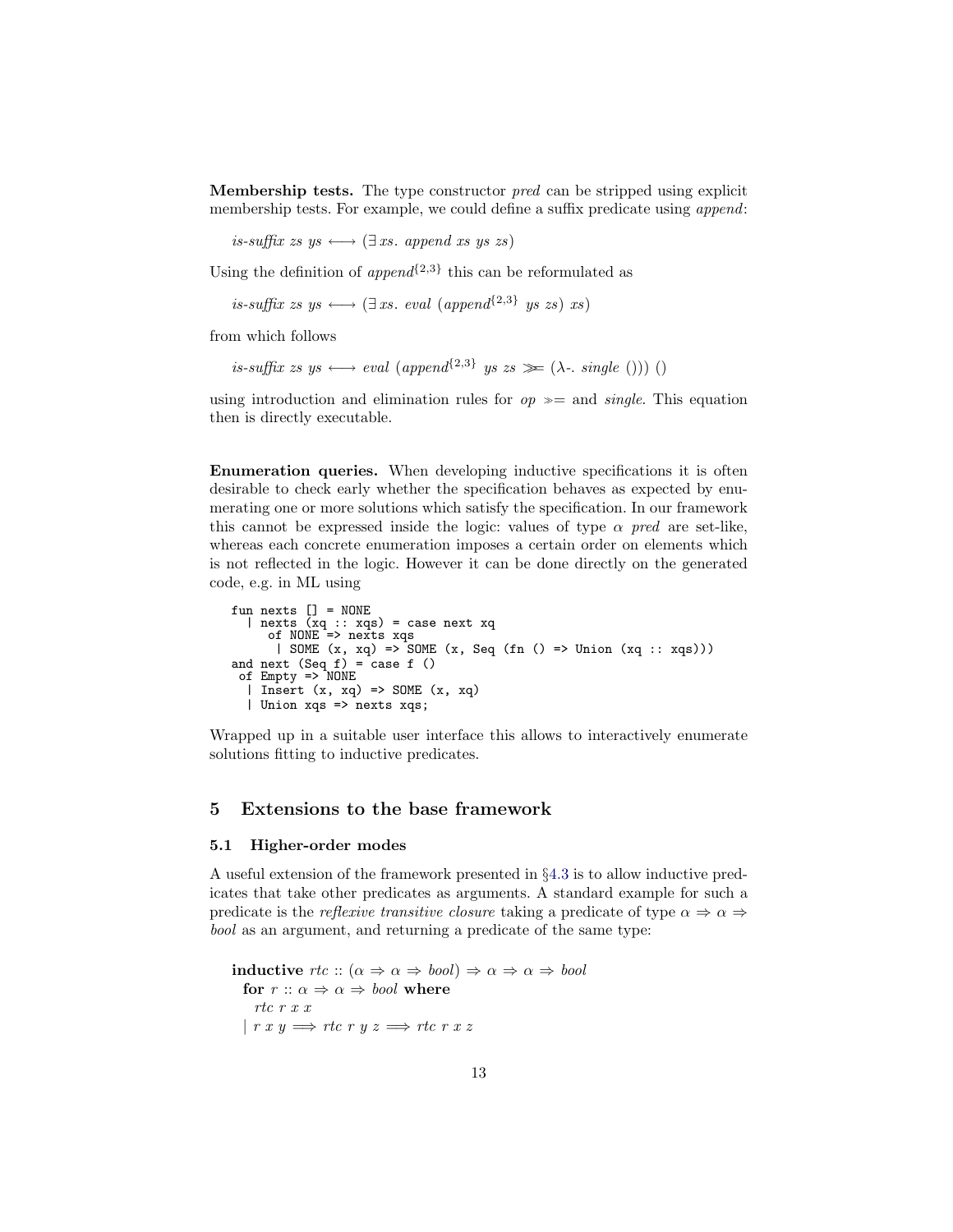In addition to its two *arguments* of type  $\alpha$ , rtc also has a *parameter* r that stays fixed throughout the definition. The general form of a mode for a higher-order predicate P with k arguments and parameters  $r_1, \ldots, r_\rho$  with arities  $k_1, \ldots, k_\rho$ is  $(M_1, ..., M_\rho, M)$ , where  $M_i \subseteq \{1, ..., k_i\}$  (for  $1 \le i \le \rho$ ) and  $M \subseteq \{1, ..., k\}$ . Intuitively, this mode means that  $P r_1 \cdots r_\rho$  has mode  $M$ , provided that  $r_i$ has mode  $M_i$ . The possible modes for rtc are  $({}, \{1\}), (\{},{}, \{2\}), (\{},{}, \{1,2\}),$  $({1}, {1}, {1}), ({2}, {2}), ({1}, {1}, {1}, {2}),$  and  $({2}, {1}, {2}).$  The general definition of the function corresponding to the mode  $(M_1, \ldots, M_\rho, M)$  of a predicate P is

$$
P^{(M_1,...,M_\rho,M)}::
$$
  
\n
$$
(\overline{\tau}_1\langle M_1\rangle \Rightarrow (\prod \overline{\tau}_1\langle M_1^-\rangle) \text{ pred}) \Rightarrow \cdots \Rightarrow
$$
  
\n
$$
(\overline{\tau}_\rho\langle M_\rho\rangle \Rightarrow (\prod \overline{\tau}_\rho\langle M_\rho^-\rangle) \text{ pred}) \Rightarrow (\prod \overline{\tau}\langle M^-\rangle) \text{ pred}
$$
  
\n
$$
P^{(M_1,...,M_\rho,M)} s_1 \cdots s_\rho \overline{x}\langle M\rangle \equiv pred (\lambda(\overline{x}\langle M^-)\rangle) \cdot P
$$
  
\n
$$
(\lambda \overline{x}_1. \text{ eval } (s_1 \overline{x}_1\langle M_1\rangle) (\overline{x}_1\langle M_1^-\rangle)) \cdots
$$
  
\n
$$
(\lambda \overline{x}_\rho. \text{ eval } (s_1 \overline{x}_\rho\langle M_\rho\rangle) (\overline{x}_\rho\langle M_\rho^-\rangle)) \overline{x})
$$

Since  $P$  expects predicates as parameters, but  $s_i$  are functions returning sets, these have to be converted back to predicates using *eval* before passing them to P. For rtc, the definitions of the functions corresponding to the modes  $({1}, {1})$ and  $({2}, {2})$  are

 $rtc^{\{\{1\},\{1\}\}} :: (\alpha \Rightarrow \alpha \text{ pred}) \Rightarrow \alpha \Rightarrow \alpha \text{ pred}$  $rtc^{(\{1\},\{1\})}$  s  $x \equiv pred (\lambda y. rtc (\lambda x' y'. eval (s x') y') x y)$  $rtc^{(\{2\},\{2\})} :: (\alpha \Rightarrow \alpha \text{ pred}) \Rightarrow \alpha \Rightarrow \alpha \text{ pred}$  $rtc({2}, {2})$  s  $y \equiv pred (\lambda x. rtc (\lambda x' y'. eval (s y') x') x y)$ 

The corresponding recursion equations have the form

$$
rtc^{(\{1\},\{1\})} r x =
$$
  
single  $x \gg (\lambda x. single x) \sqcup$   
single  $x \gg (\lambda x. r x \gg (\lambda y. rtc^{(\{1\},\{1\})} r y \gg (\lambda z. single z)))$   

$$
rtc^{(\{2\},\{2\})} r y =
$$
  
single  $y \gg (\lambda x. single x) \sqcup$   
single  $y \gg (\lambda z. rtc^{(\{2\},\{2\})} r z \gg (\lambda y. r y \gg (\lambda x. single x)))$ 

#### <span id="page-13-0"></span>5.2 Mixing predicates and functions

When mixing predicates and functions, mode analysis treats functions as predicates where all arguments are input. This can restrict the number of consistent mode assignments considerably.

The following mutually inductive predicates model a grammar generating all words containing equally many as and bs. This example, which is originally due to Hopcroft and Ullman, can be found in the Isabelle tutorial by Nipkow [\[8\]](#page-15-0).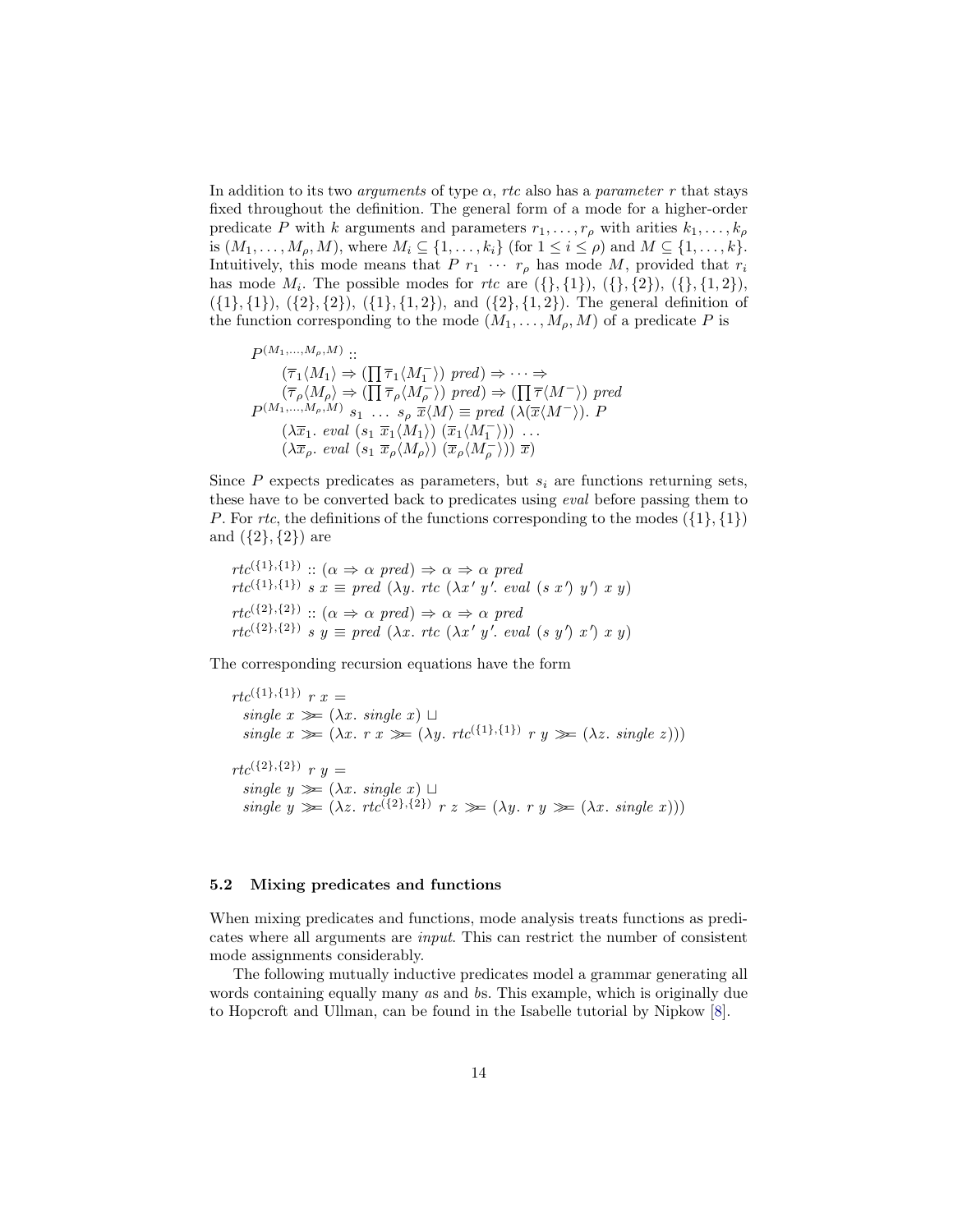#### inductive

S :: alfa list  $\Rightarrow$  bool and A :: alfa list  $\Rightarrow$  bool and B :: alfa list  $\Rightarrow$  bool where  $S \parallel$  $A \t w \Longrightarrow S \t (b \cdot w)$  $B w \Longrightarrow S (a \cdot w)$  $S \, w \Longrightarrow A \, (a \cdot w)$  $A \, v \Longrightarrow A \, w \Longrightarrow A \, (b \cdot v \, @ \, w)$  $S \, w \Longrightarrow B \, (b \cdot w)$  $B v \Longrightarrow B w \Longrightarrow B (a \cdot v \otimes w)$ 

By choosing mode {} for the above predicates (i.e. their arguments are all output), we can enumerate all elements of the set S containing equally many as and bs. However, the above predicates cannot easily be used with mode {1}, i.e. for checking whether a given word is generated by the grammar. This is because of the rules with the conclusions  $A(b \cdot v \mathbb{Q} w)$  and  $B(a \cdot v \mathbb{Q} w)$ . Since the append function (denoted by  $\circledcirc$ ) is not a constructor, we cannot do pattern matching on the argument. However, the problematic rules can be rephrased as

append v w vw  $\implies A$  v  $\implies A$  w  $\implies A$  (b · vw) append v w vw  $\implies B$  v  $\implies B$  w  $\implies B$  (a · vw)

The problematic expression  $v \odot w$  in the conclusion has been replaced by a new variable vw. The fact that vw is the result of appending the two lists v and w is now expressed using the *append* predicate from §[3.](#page-1-1) In order to check whether a given word can be generated using these rules, append first enumerates all ways of decomposing the given list  $vw$  into two sublists  $v$  and  $w$ , and then recursively checks whether these words can be generated by the grammar.

## <span id="page-14-0"></span>6 Conclusion and future work

We have presented a *definitional* translation for inductive predicates to equations which can be turned into executable code using existing code generation infrastructure in Isabelle/HOL. This is a fundamental contribution to extend the scope of code generation from functional to functional-logic programs embedded into Isabelle/HOL without compromising the trusted implementation of the code generator itself. We have applied our translation to two larger case studies, the  $\mu$ Java semantics by Nipkow, von Oheimb and Pusch [\[7\]](#page-15-9) and the  $\zeta$ -calculus by Henrio and Kammüller [\[5\]](#page-15-10), resulting in simple interpreters for these two programming languages. Further experiments suggest the following extensions:

– Successful mode inference does not guarantee termination. Like in Prolog, the order of premises in introduction rules can influence termination. Using termination analysis built-in in Isabelle/HOL, we can guess which modes lead to terminating functions. The mode analysis can use this and prefer terminating modes over possibly non-terminating ones.